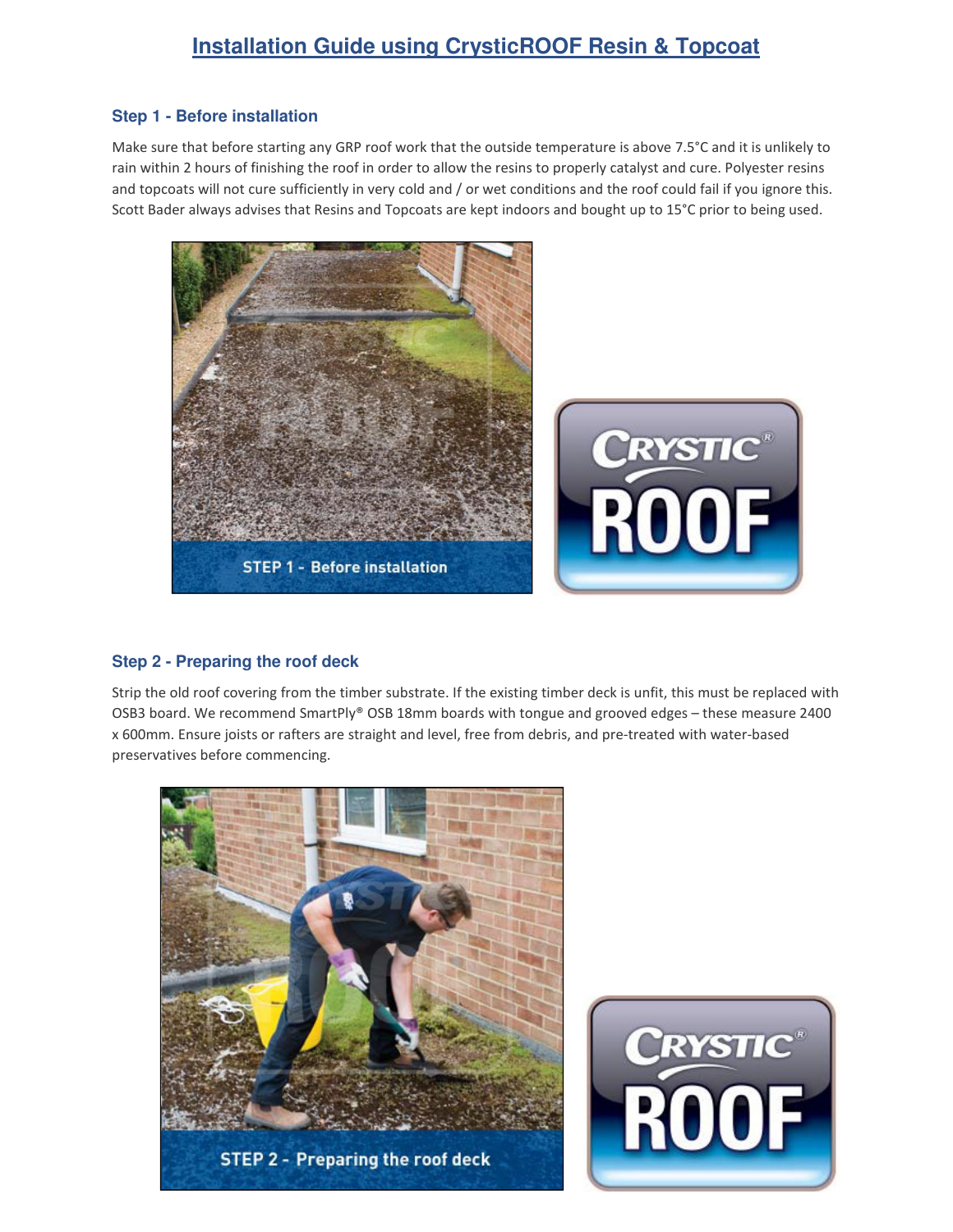## **Step 3 - Fixing the OSB3 Boards**

Place the OSB3 Boards at an angle of 90° to the existing roof beams and screw in place. As with any wooden floor or deck, stagger the joints in such a way to create a strong structure. Start placing the boards from the furthest edge from the drip trim. If a board is laid along a wall, an expansion gap of 25mm should be left. Timber absorbs moisture so before you start the laminating process ensure that the deck boards are totally dry to avoid future movement that may cause joint failures.



# **Step 4 - Support & flashing preparation**

If working conditions allow, incorporate a drainage channel in the roof surface to allow standing water to escape from the roof. If this is not possible you should add some triangulated extensions to the roof joists before adding the OSB3 deck.

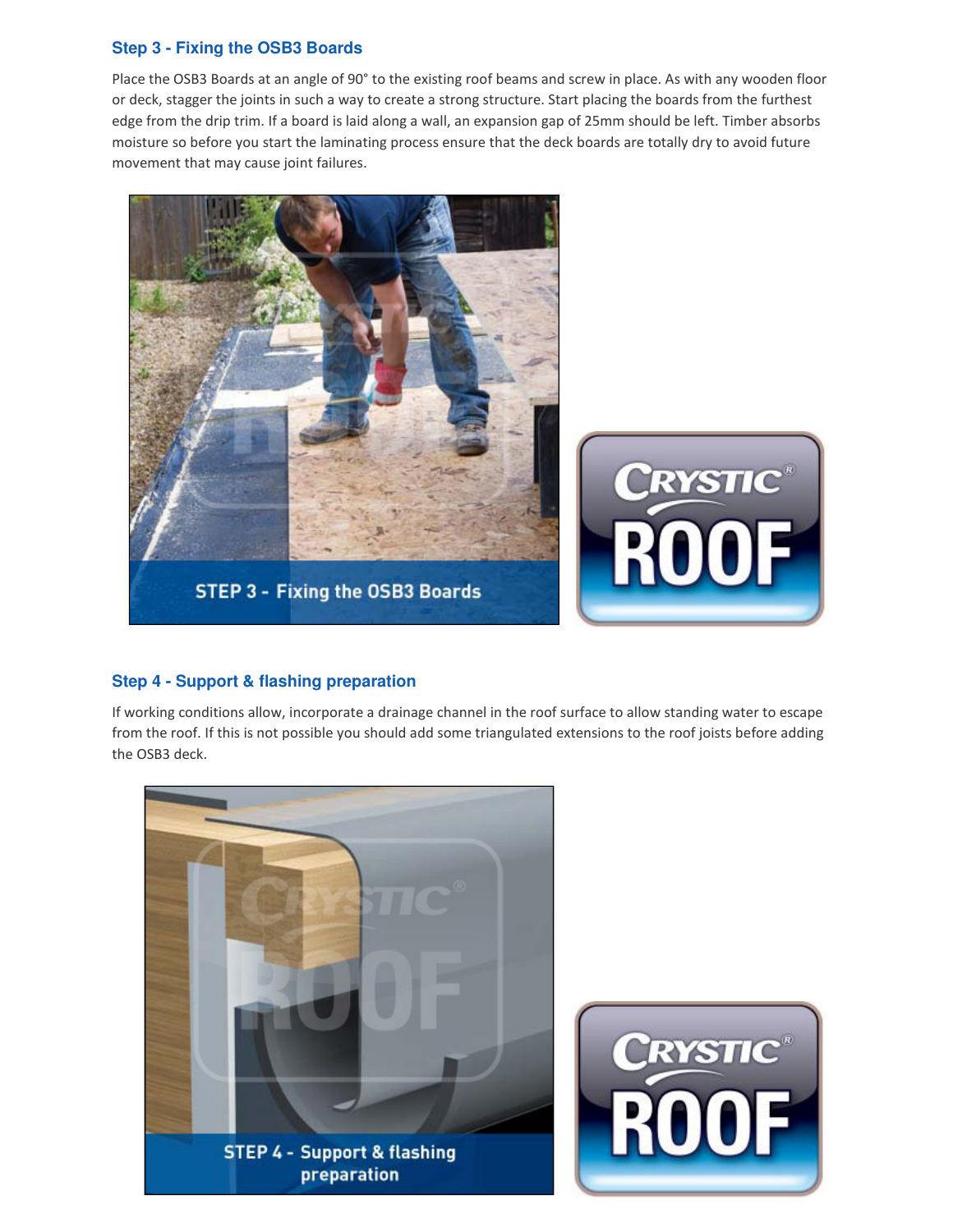### **Step 5 - Attaching the roof trims**

Always ensure that there are no gaps between the OSB3 boards once in place and that a 25mm expansion gap is left where there are adjoining walls. Trims and upstands will be placed here to create the required watertight seal. It is particularly important to prepare well to ensure the roof is constructed to last and be problem-free. A screw gun is recommended to fix the deck to the joists and you must ensure screws are of sufficient length to give enough penetration to the joists below. This ensures the structural integrity of the finished roof.



### **Step 6 - Taping the joints**

The roof trims can now be attached and the up-stands secured to any adjoining walls ready to take the GRP flashings. All the board joints and all the trims must be "taped "to the roof to prevent stress cracking at the joints. This is done by applying a 3" wide glass tape to each joint and to all the trim edges. These tapes must be well consolidated. The procedure for taping is the same, on a smaller scale as that used for the main laminate. Decant about 1 kg of CrysticROOF resin into a small bucket and mix with catalyst (see catalyst addition chart for a guide to the correct amount of catalyst). Apply to the board edges and to the trim edges with either a 3" brush or small roller. Roll-out the pre-cut tape over the resin and apply a further amount of resin to the glass tape, consolidating with a small metal consolidation roller. All the detail work may also be completed at this stage. Tape all drain outfalls, channels, pipes and roof fittings using this procedure. You may find a brush easier to use than a roller on complex shapes. Nail or staple the trims to the roof deck. Flat flashing (F300) and angle fillets (D260) need to be bonded using a PU adhesive or Crystic Crestabond from Scott Bader. Non-structural adhesives such as silicone or mastic must not be used as the bond strength will not be sufficient to prevent leaks.



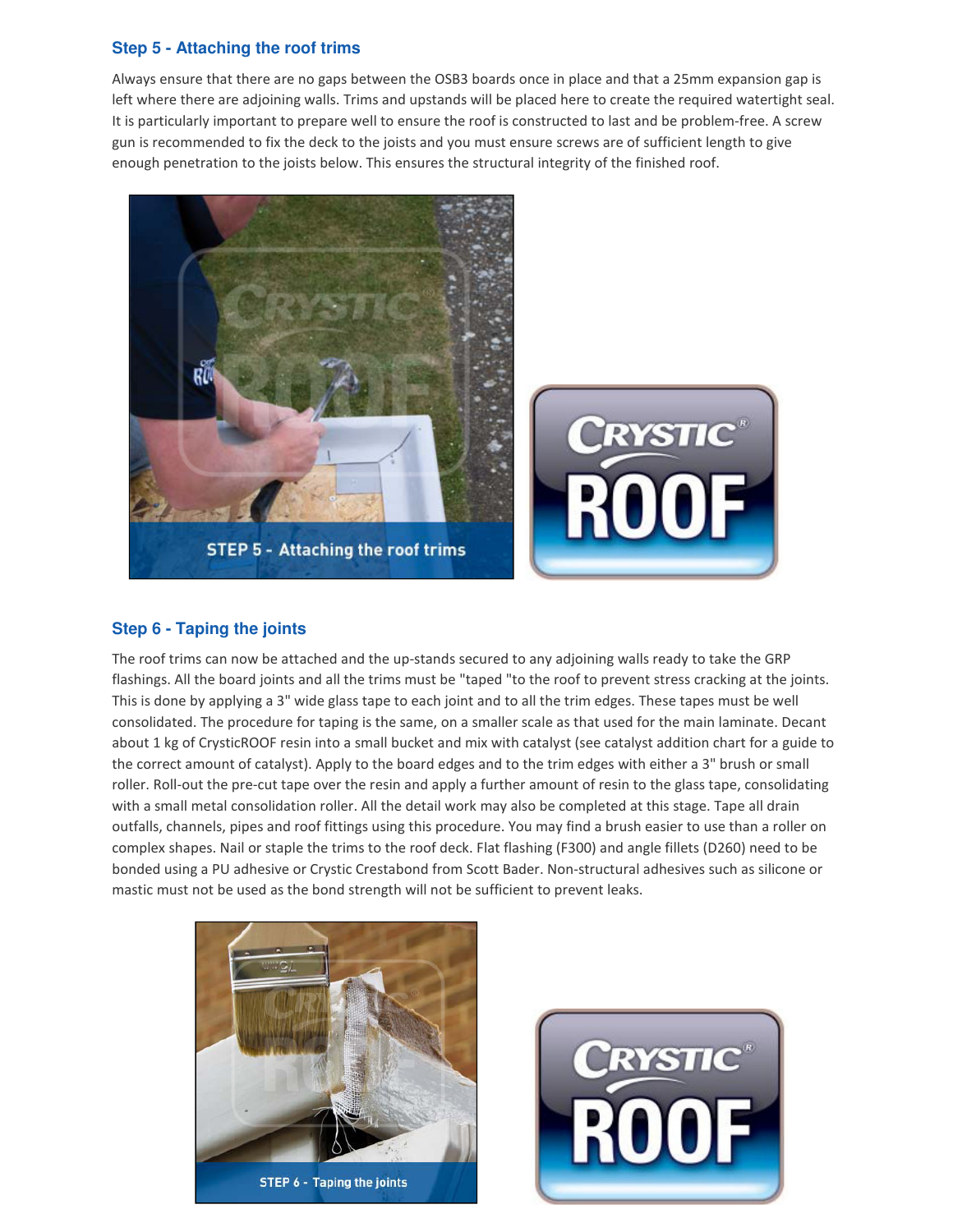## **Step 7 - Laying the main laminate**

The main laminate may be applied before or after the tape has cured. The resin will always cure faster in hotter conditions and an allowance must be made for this when deciding how much glass to lay in one mix. (The Glass : Resin ratio should be 1:2.5). Pre-cut the glass to the desired length. It does not matter in which direction the joints are lapped. Mix sufficient resin and catalyst to complete the first "run" (see catalyst addition chart for a guide to the correct amount of catalyst). The resin needs to be applied quickly after adding catalyst as the curing process will have started and you have limited working time. Apply resin to the 1st area to be covered and roll out the glass on top. Apply the remainder of the resin to the glass, allow to wet out for a few minutes, then consolidate the glass with a metal roller ensuring that no dry patches of glass remain and that no air is trapped in the laminate. Continue with the next "run" of glass overlapping the first by 5Omm. Do not step on the wet glass and resin. Continue this until the roof has been completely covered and the laminate is well consolidated.



# **Step 8 - Allow the Crystic ROOF Resin to cure**

The CrysticROOF Resin needs to be left to cure for between 1 and 4 hours depending on application conditions. Test the laminate for cure by using slight finger pressure. The laminate is about half cured when it is impossible to move the glass fibres within the resin matrix. At this point it will withstand light foot traffic so that you may stand on the laminate to complete the top coating. Try not to leave the laminate overnight.



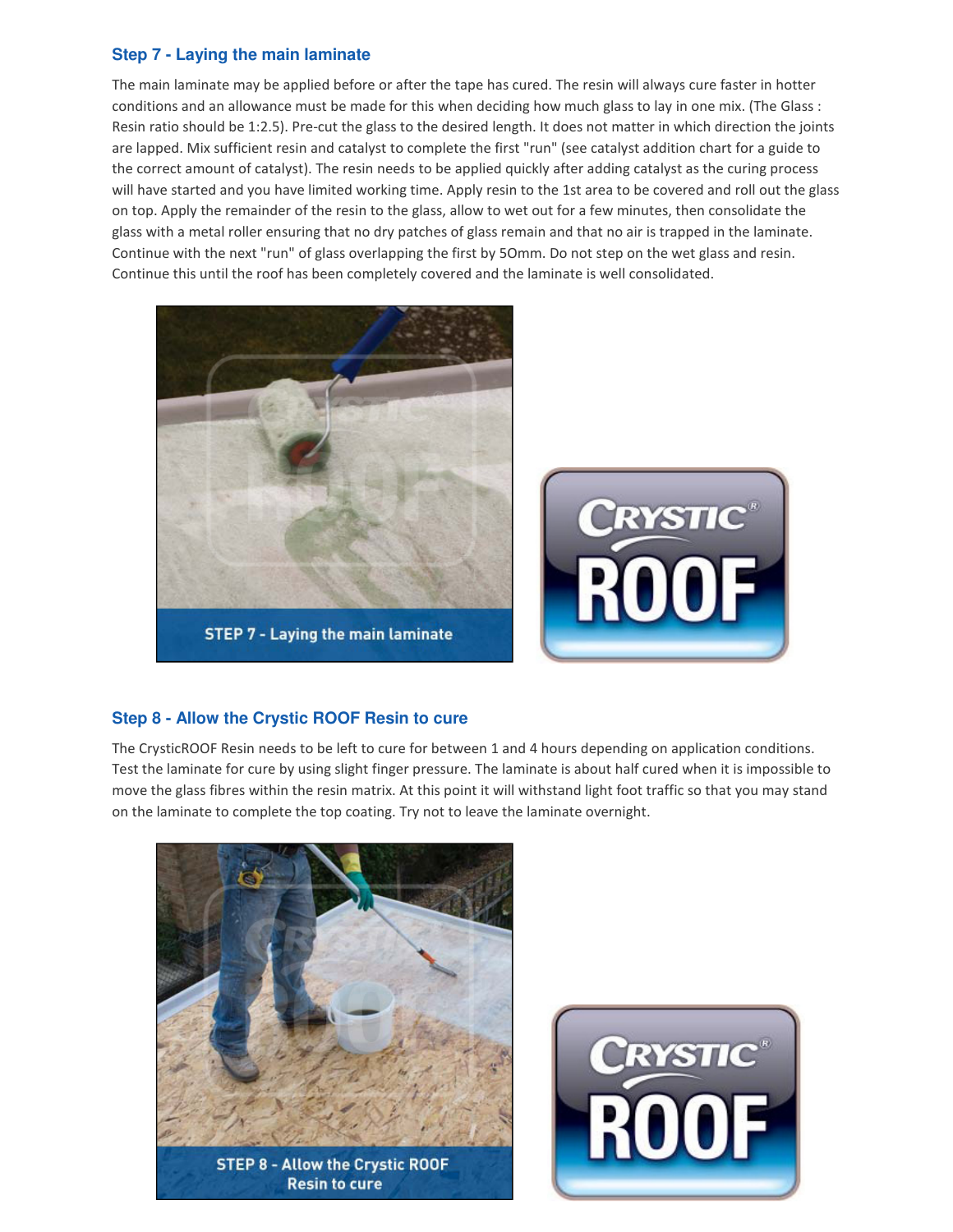# **Step 9 - Apply the Topcoat**

The CrysticROOF Topcoat can now be applied. Lightly sand the resin surface before applying the topcoat. Stir the topcoat before use, and add the same amount of catalyst as used in the resin and thoroughly mix. The topcoat needs to be applied quickly after adding catalyst as the curing process will have started and you have limited working time. Apply quickly using a brush or roller and ensure there is an even thickness across the surface of 0.5mm. A Topcoat Thickness Gauge can be used to measure the thickness as if the topcoat is applied too generously, it may crack and if it is too thin, it will not cure thoroughly. Topcoat across the whole roof including up and over the face of the roofing trims If it hasn't been possible to apply the topcoat within 24 hours of laying the laminate, then wipe down the laminate with acetone first to gain a good bond surface.



# **Step 10 - Simulated lead flashing**

Slot the flashing into the pre-chased slots in the wall, with the vertical face sitting on top of the D trims. Secure with PU adhesive on the back of the C trims. Apply a bead of clear silicone sealant into the chase length to seal.